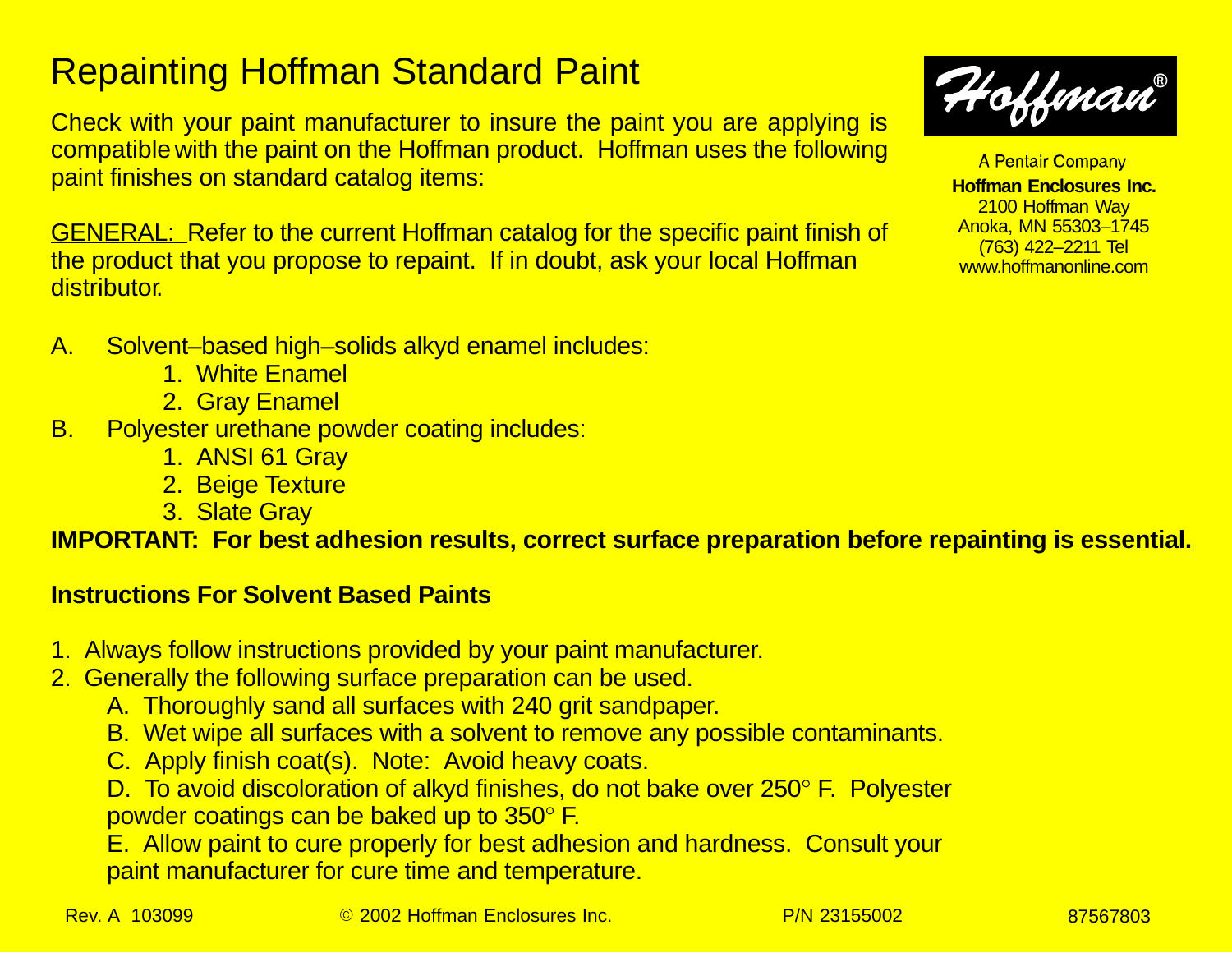GENERAL: All Hoffman standard polyester urethane powder coated finishes can be repainted.

IMPORTANT: For best refinishing results, always follow the specific instructions provided by your paint manufacturer.

1. Surface Preparation: Generally the following surface preparation can be used:

A. Thoroughly sand all enclosure surfaces with 180 grit sandpaper. If sanding marks are objectionable, finish sanding with 220 or 240 grit sandpaper.

B. Wet wipe all surfaces with a solvent to remove any possible contaminants.

C. Apply two or three medium to light coats of paint. Allow two or three minutes flash off between coats.

D. Allow paint to cure adequately. Consult with your paint manufacturer for proper cure time and hardness prior to testing the paint for adhesion. Air dry enamels may require significantly longer cure times over some powders.

2. Paints To Use: Various types of paint exhibit greater adhesion qualities than others when applied over polyester powder. Below is a list of finishes that exhibit very good adhesion properties.

- Two component epoxies
- **Some two component polyurethanes**
- Alkyd baking enamels

NOTICE: Always test the repainting process on an inconspicuous area prior to use.